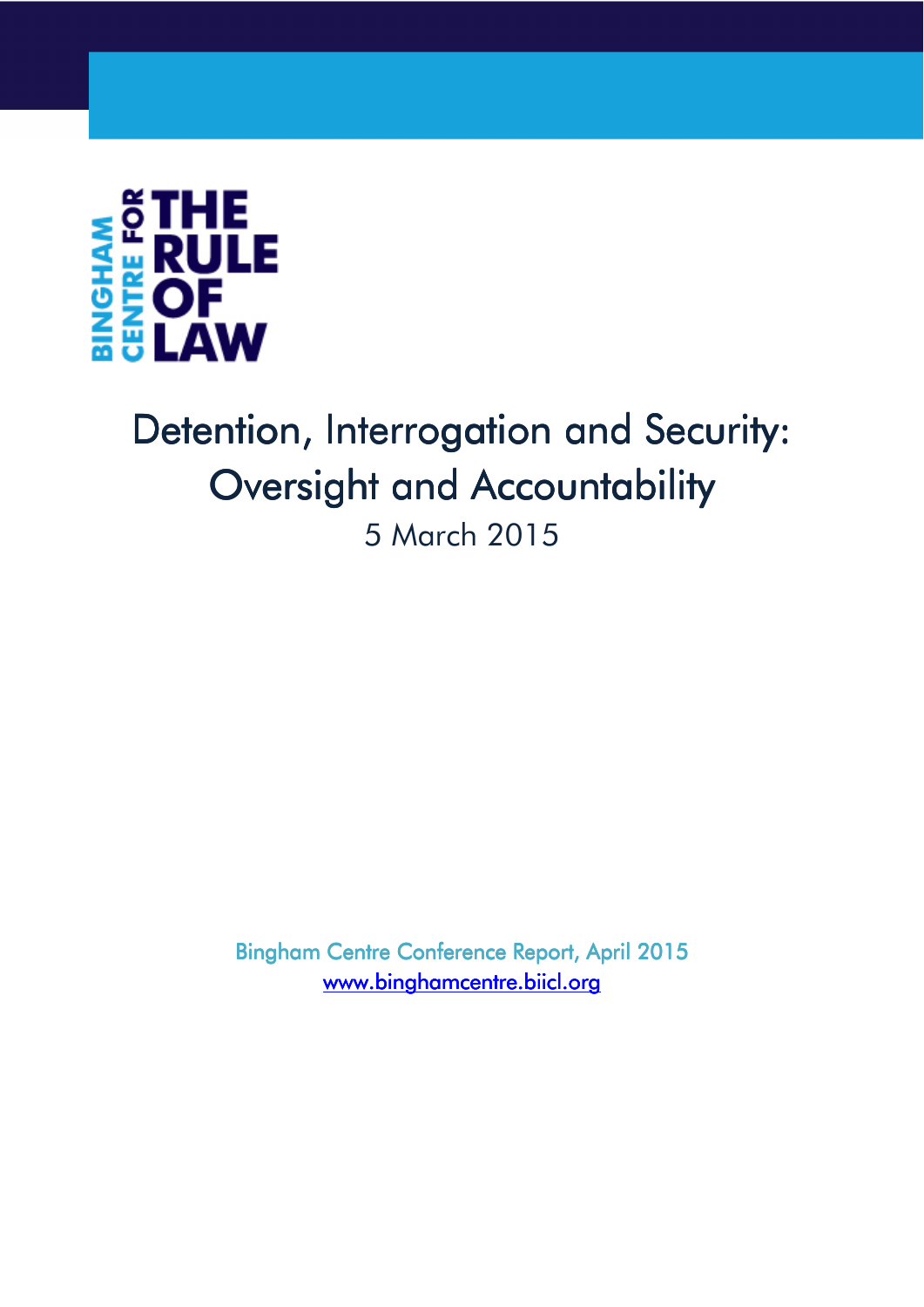

Citation: This paper should be cited as: J Kenny , J N Stefanelli & L McNamara, *Detention, Interrogation and Security: Oversight and Accountability, 5 March 2015* (*Bingham Centre Conference Report*), Bingham Centre for the Rule of Law, BIICL, London, April 2015.

Copyright: © Bingham Centre for the Rule of Law. This document is available for download from the Bingham Centre's web site. It is not to be reproduced in any other form without the Centre's express written permission. Individual papers are © of the authors.

About the Bingham Centre Bingham Centre for the Rule of Law Charles Clore House 17 Russell Sauare London WC1B 5JP

Tel: +44 (0)20 7862 5154 Email: binghamcentre@biicl.org Web: www.binghamcentre.biicl.org

The Bingham Centre was launched in December 2010. The Centre is named after Lord Bingham of Cornhill KG, the pre-eminent judge of his generation and a passionate advocate of the rule of law. The Bingham Centre for the Rule of Law is an independent research institute devoted to the study and promotion of the rule of law worldwide. It is distinguished in the UK and internationally by its specific focus on the rule of law. Its focus is on understanding and promoting the rule of law; considering the challenges it faces; providing an intellectual framework within which it can operate; and fashioning the practical tools to support it.

The Bingham Centre is a constituent part of the British Institute for International and Comparative Law (BIICL) (Registered Charity No 209425, Company Registration 615025), a leading independent research organisation founded over fifty years ago. www.biicl.org

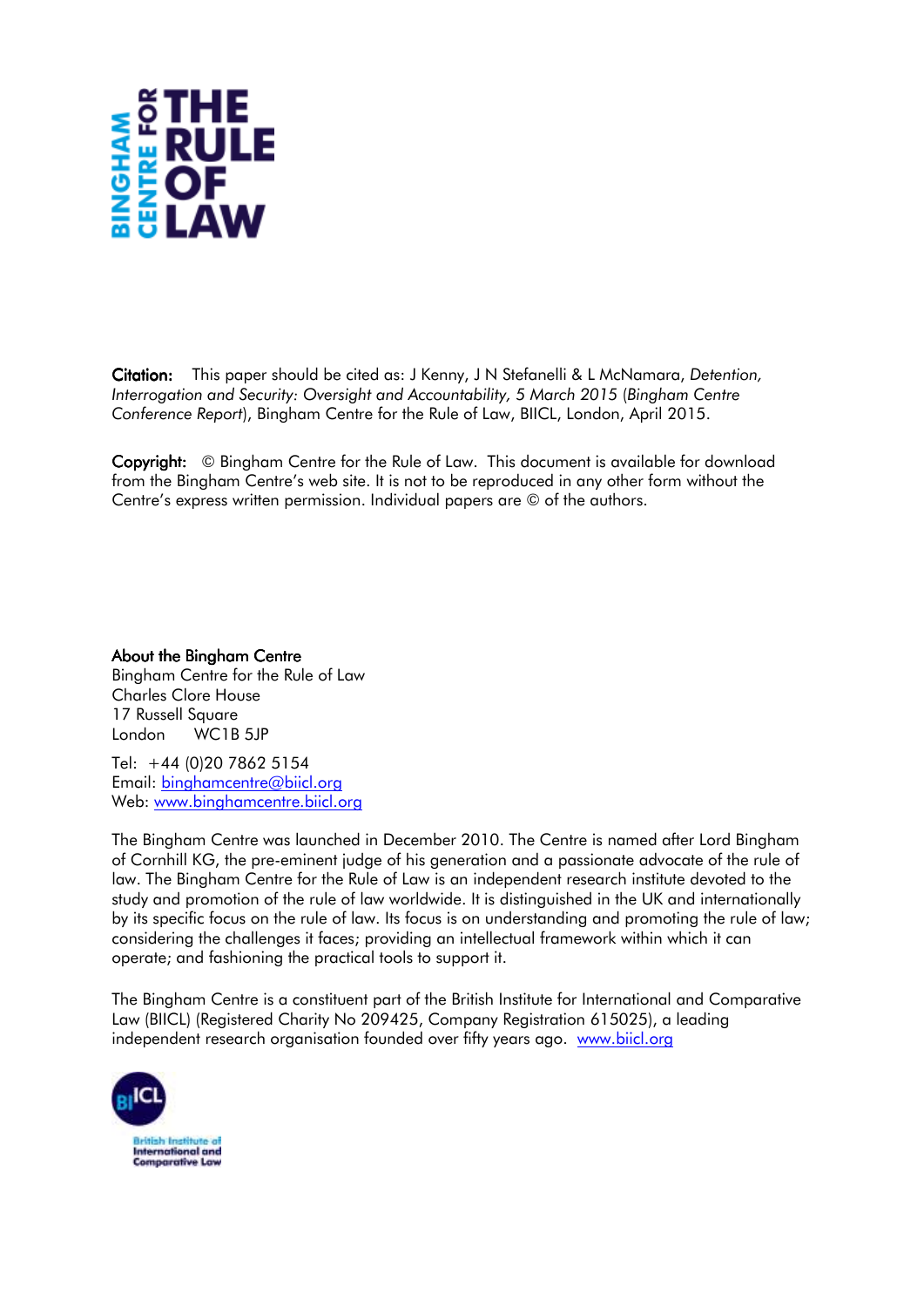# Detention, Interrogation and Security: Oversight and Accountability

Date: 5 March 2015

Venue: Bingham Centre for the Rule of Law British Institute of International and Comparative Law Charles Clore House, 17 Russell Square, London, WC1B 5JP

#### Speakers:

- Clare Algar, CEO, Reprieve
- Professor John Gearson, Professor of National Security Studies & Director, Centre for Defence Studies, King's College London
- Sapna Malik, Partner, Leigh Day
- The Rt. Hon. Sir Malcolm Rifkind QC MP, Intelligence and Security Committee, Parliament

## Chair:

• Sir Daniel Bethlehem KCMG QC, 20 Essex Street

*This event report provides a summary of the introduction by the Chair, the presentations by speakers, and Q&A. It does not offer comment on or analysis of the views expressed by speakers. On occasion, footnotes have been added to direct readers to sources referred to by speakers.* 

## Background and introduction by the Chair

The Bingham Centre for the Rule of Law convened a panel of experts to consider the implications for the United Kingdom of the United States Senate Select Committee on Intelligence report on the CIA's detention and interrogation programme (the SSCI Report), published in December 2014.

Sir Daniel Bethlehem QC chaired the event. He introduced the speakers and provided a brief summary of the context and background as a precursor to the discussion.

## The SSCI Report

The SSCI report took three and a half years to compile following the decision of the Senate Committee to open the inquiry in March 2009. The Report was conducted after it emerged that the CIA had destroyed video recordings of interrogations in 2005. The report was completed in December 2012 and is more than 6,700 pages long.

During 2013 and 2014 the Senate Committee sought comments from the CIA, made changes to its report, and worked with the Obama Administration and others to seek redactions so that the report could be declassified and published.

On 9 December 2014 the SSCI published a 525 page Report consisting of key findings and an executive summary of the full report. Separately, the SSCI simultaneously published the Minority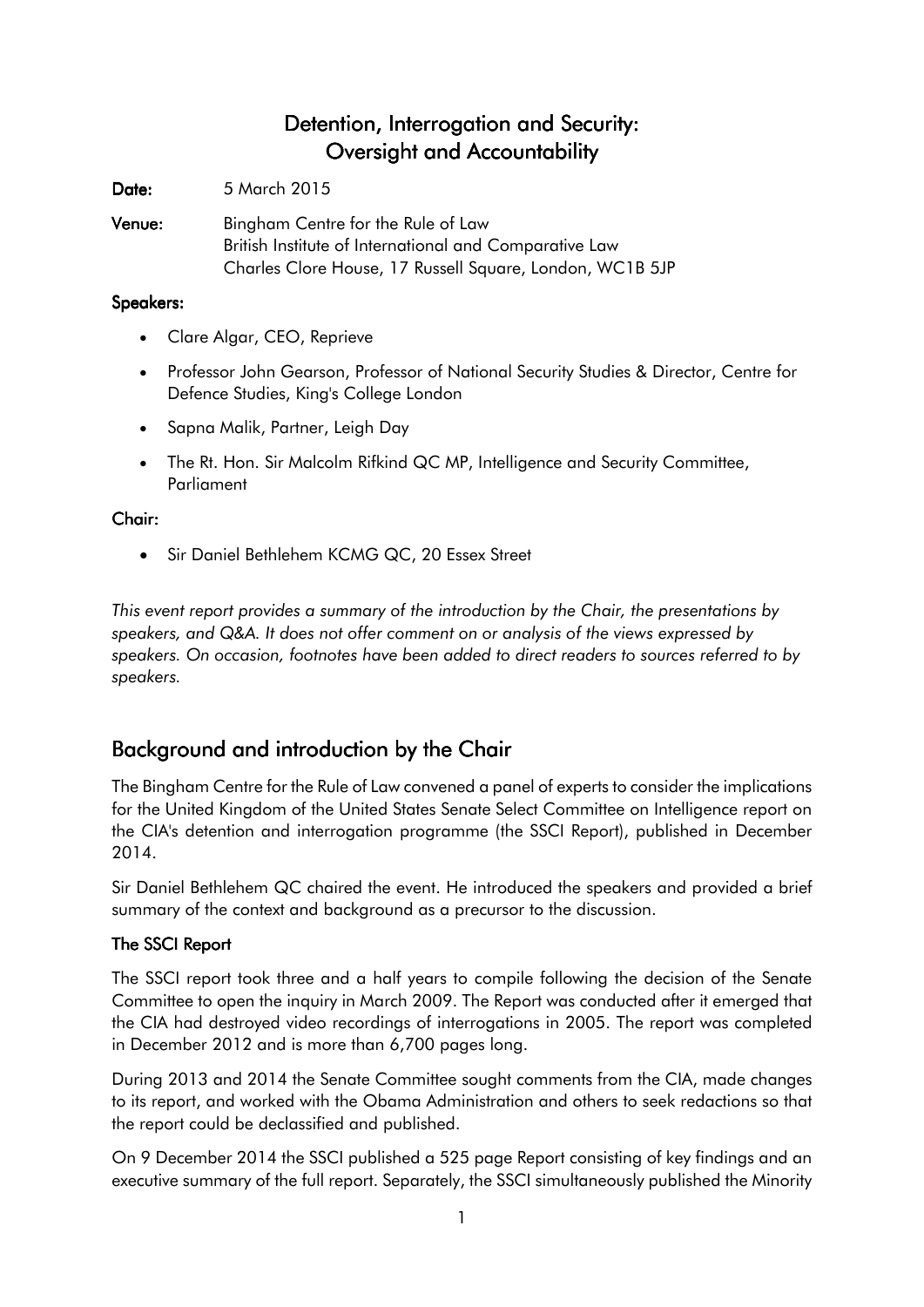views on the Report which spanned 167 pages, and the separate document on Additional Views, 19 pages long. The remainder of the Report remains classified. On the same date, the CIA released a 136 page declassified version of an official CIA response and critique of the SSCI Report. Cumulatively, around 800 pages of documents were published, containing redactions to various degrees.

The methodology of the SSCI Report was based on documentary review, as Committee Chair Senator Dianne Feinstein notes in her introduction. The committee staff reviewed about 6 million pages of CIA and other documents. They did not conduct any interviews with officials or any hearings. The report covers the period from 2001 to 2009 but the main focus of the report is the period of 2001 to 2006 when the *Hamdan* decision was handed down and the end of 2007 when the Enhanced Interrogation Program (EIT) was stopped.<sup>1</sup> On the 22 January 2009, President Obama issued an executive order which amongst other things prohibited the CIA from holding detainees for any lengthy period of time and also prohibited certain means of interrogation.

Sir Daniel drew attention to several of the Report's summary findings and conclusions, notably, that the CIA's use of EIT was not an effective means of acquiring intelligence, and that the CIA's justification of the use of EIT rested on inaccurate claims with regards their effectiveness. Other conclusions refer to brutality far worse than the CIA represented to policy makers of the practices and the harshness of the detention. A further series of conclusions referred to the inaccuracy of the representations that the agency made to the Department of Justice, to the White House, and to other organs of oversight and accountability. Following the release of the report there was a very sharp domestic debate in the US which is still ongoing. Sir Daniel recalled that former president Dick Cheney took to the airwaves to say that he considered the methods justified and denied that there was anything wrong with them.<sup>2</sup>

Sir Daniel then noted a number of considerable outstanding issues that remain and which the US still must come to terms with within its machinery of government framework: the issue of accountability; the issue of oversight; and the issue of compensation. Article 14 of the Convention Against Torture, as well as international humanitarian law, requires compensation for victims of torture.

In the UK, in June 2010 the coalition government announced a detainee inquiry to be led by Sir Peter Gibson.<sup>3</sup> The assessment was subsequently made that that inquiry could not continue because of a number of criminal proceedings that were potentially commencing. Sir Peter Gibson and his inquiry team released a report in 2013 on the basis of a review of 20,000 documents provided to them by UK agencies and departments. That report indicated 27 issues that they would have liked to investigate further, effectively setting out an agenda for further review. The Prime Minister thereafter referred the matter to the Intelligence and Security Committee (ISC) for further review.

The Bingham Centre asked speakers to address three issues:

<sup>1</sup> *Hamdan v. Rumsfeld*, 548 U.S. 557 (2006).

<sup>&</sup>lt;sup>2</sup> Cheney's remarks were widely reported. See for example, Josie Ensor, 'Dick Cheney: Us Senate Torture Report Deeply Flawed', The Telegraph, 11 December 2014

http://www.telegraph.co.uk/news/worldnews/northamerica/usa/11286817/Dick-Cheney-US-Senate-torturereport-deeply-flawed.html

<sup>&</sup>lt;sup>3</sup> The Detainee Inquiry, available at http://www.detaineeinquiry.org.uk/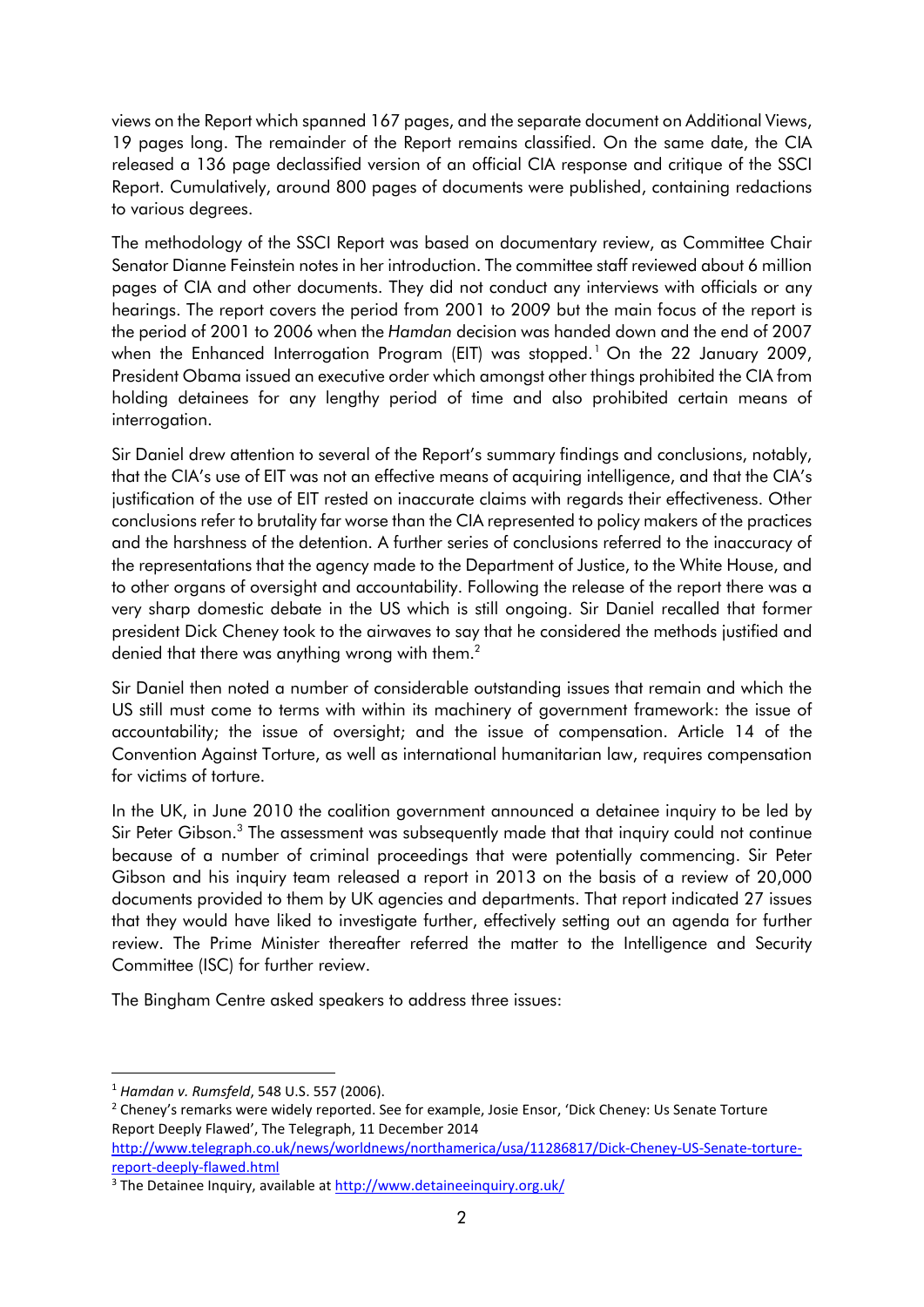- the extent to which the report adds to our reliable body of knowledge about the practices of states in combating terrorism threats;
- how the UK Government, parliament and others should respond to the findings in the report; and
- to what extent, if at all, the report should prompt any changes in mechanisms for accountability and oversight of UK counter-terrorism law and practice.

## Presentations by speakers

## Clare Algar, CEO, Reprieve

With regard to the first issue set before the panel, Clare explained that Reprieve was very experienced with cases involving torture, having spent a great deal of time discussing first hand experiences, so she considered it unlikely that there would be anything encompassed within the SSCI Report which Reprieve was unfamiliar with. However, there were revelations in the Report which were new, such as the use of rectal feeding, a practice which doctors have since condemned as medically unjustified.

Clare outlined several substantial aspects of the Report which she found of particular significance. She referred specifically to the treatment of Abu Zubaydah, a client that Reprieve acts for, who was tortured 24 hours a day for 19 days. This included being water boarded 2-4 times a day, 266 hours spent in a coffin shaped box, and 29 hours spent in a small confinement box. Clare said that the effect on him was unsurprising: the CIA report describes that he cried, he begged, he whimpered, whilst continuing to maintain that he did not have any additional information.

Clare then raised what she considered to be a more interesting aspect of the Report in the effect that the programs had on the CIA agents who were involved, in that the account of Abu Zubaydah's treatment provided for an important snapshot both of the effect of torture on the person who was being tortured but also on the people who were involved in it.

Clare drew attention to a further observation in the Report, a point that Sir Daniel made reference to in his introductory remarks, of the struggle around the narrative of the torture programme in the US. One narrative is represented by the Dick Cheney position, which claims that such methods were legitimate, legal, and also necessary and useful, and an opposing counter narrative argues that it was none of those things. Clare considers the SSCI Report to have taken a positive step in the direction of the counter narrative.

Turning to the second set of issues – how the UK Government and Parliament should respond to the findings – Clare expressed her belief that the UK should conduct a similar exercise, in the form of a judge-led inquiry. She provided justification for such an inquiry in the considerable evidence which suggests that British intelligence services were involved to some degree in the rendition and torture program. Clare noted that it is not suggested that UK agents were involved to the same extent as US agents were in, for example, the aforementioned torture incidents.

Clare went on to discuss a number of pieces of such evidence. Regarding Diego Garcia, Clare cited a statement from former Foreign Secretary Jack Straw to the ISC in 2005 in which he strongly denied that the UK was involved in rendition and rejected the need for a judicial inquiry. In February 2008, David Miliband admitted that Diego Garcia had been used for rendition flights, specifically in two incidents, which involved stopping to refuel. In January 2015,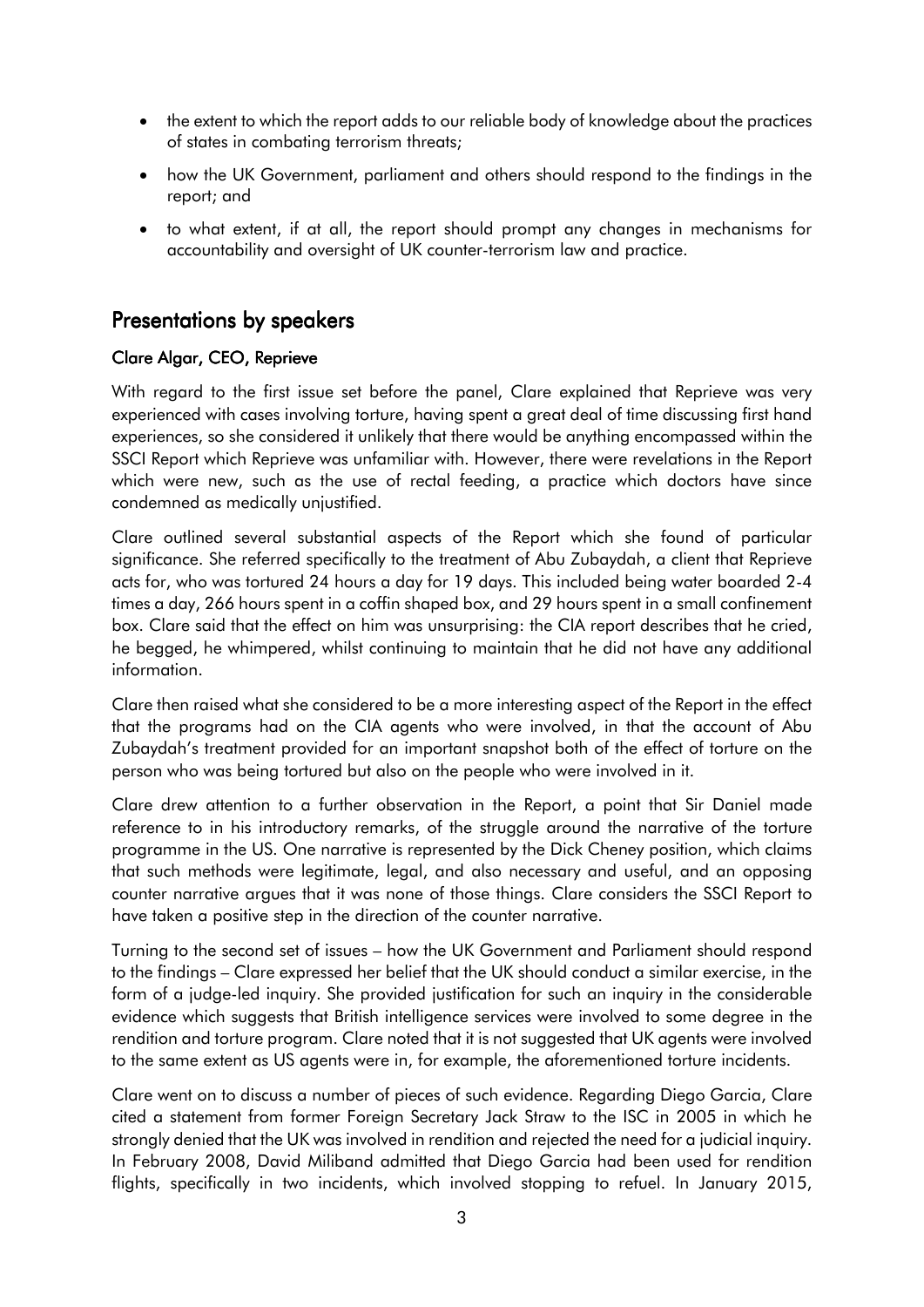Lawrence Wilkerson, who was chief of staff with Colin Powell, stated that the site, which the UK leases to the US military, was used by the CIA as a transit place, where people were temporarily housed, interrogated from time to time, and where 'nefarious activities' were conducted.<sup>4</sup>

Clare discussed the Binyam Mohamed case,<sup>5</sup> where the English court found intelligence services to be mixed up in the abuse of Binyam Mohamed, in particular, that essentially they either knew or ought to have known that he was being tortured by the CIA and that they continued to provide questions to be asked to Binyam. It was in response to that judgment that David Cameron initially announced his support of a judge-led inquiry.<sup>6</sup> And finally, there is the Belhaj case,<sup>7</sup> where Mr Belhaj and his pregnant wife, and also Mr al-Saadi and his wife and 4 children, were rendered to Libya. When Tripoli fell, a number of documents were recovered from government offices. These included a letter, obtained by the Human Rights Watch, which appears to be written by Sir Mark Allen, then head of the intelligence services, to Moussa Koussa, enthusiastically claiming credit for the rendition of these people. The letter referred to the receipt of the air cargo, and claimed that although the infrastructure that delivered these people was American, the intelligence was decidedly British, and that therefore Sir Mark felt that he had a right to correspond directly with Moussa Koussa rather than through the CIA.

As a whole, argued Clare, all these facts constituted good evidence of incidents which need to be investigated, and she recalled that when Cameron became Prime Minister, one of the first things he did was announce a judge-led inquiry. Essentially, Clare said, Cameron recognised that the reputation of the intelligence services needed to be cleared but also that we needed to get to the bottom of what happened, specifically stating that it was appropriate for a judge to tackle this rather than the ISC, $^8$  in part because the ISC had been overseeing the intelligence services at the time when Mr Belhaj was rendered.

Clare argued that the reason it is important that there be a UK inquiry, and that it be the best sort of inquiry it could possibly be, was that if we did not use a robust inquiry for this task then what was the very purpose of the robust inquiries and in what situations would they be applicable? She made the point that the issue is very serious: it concerns significantly powerful and significantly secret services arguably involved in torture. Clare returned to address the narrative point, that if what we are trying to present is a narrative that torture is not acceptable, a judge-led inquiry would be the likely way to reach that conclusion. Clare expressed her concern at a comment made recently by Sir John Sawers, ex-Mi6 Director, that torture has been used for thousands of years in order to extract useful information, and her disappointment in this line of reasoning on which the security services were falling back on, arguing that this was not the sort of narrative that we should be trying to adopt.

## Professor John Gearson, Professor of National Security Studies & Director, Centre for Defence Studies, King's College London

John examined how the issues posed a policy challenge, contextualising some of the legal arguments put forward by the other panel members. John noted that highlighting context was

<sup>4</sup> Source: Vice News interview, available at https://news.vice.com/article/cia-interrogations-took-place-onbritish-territory-of-diego-garcia-senior-bush-administration-official-says

<sup>5</sup> *R (Binyam Mohamed) v. Secretary of State for Foreign & Commonwealth Affairs* [2009] EWHC 152 (Admin).

<sup>6</sup> Hansard 11 Mar 2009 : Column 289.

<sup>7</sup> *Belhaj & Boudchar v. The Rt. Hon Jack Straw, Sir Mark Allen (CMG) and others*, [2014] EWCA Civ 1394.

 $8$  Hansard 6 July 2010 : Column 185.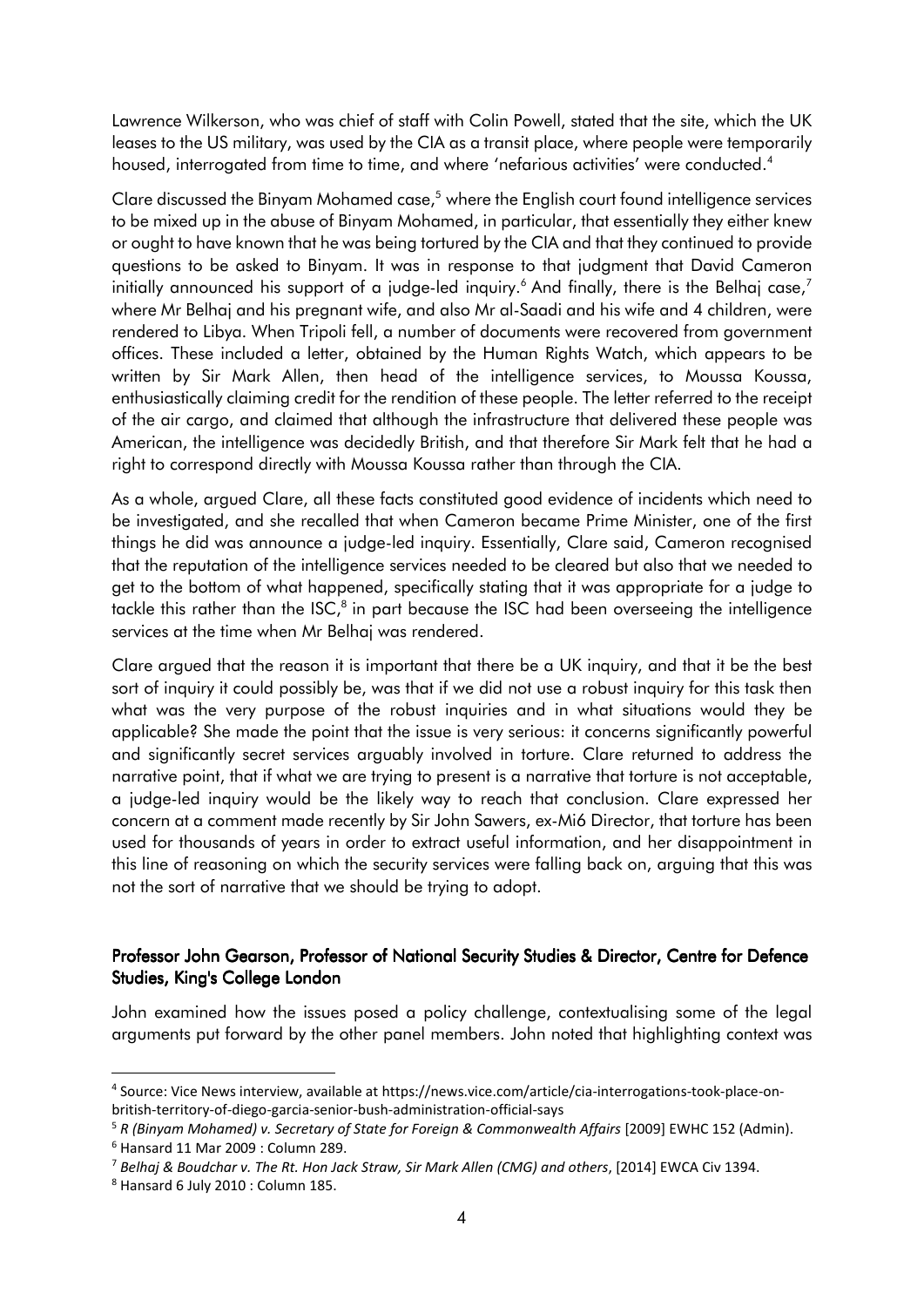important, not to serve as an apology for the CIA's position, but in order to better comprehend the actions and policy adopted. Against that background, John addressed issues of responding to terrorism and of accountability.

As a terrorism analyst, John agreed that there was no doubt that 9/11 brought in a new age of terrorism, where all the rules changed and everything was different. However, John argues that this was not the key event which shaped what followed. Instead, John considers that it was actually the 1995 Aum Shinrikyo underground attack that sparked the change in attitude towards policy development. He argues that the policy community who advised the decision makers who then carried out or approved counter-terrorism operations were effected in an extraordinary way by these events and the whole idea of nihilistic independent groups, capable of delivering bio and chemical based weapons against any country in the world. This set the grounding of a whole policy debate within the United States and other countries about low risk but high consequence threats. John contends that when 9/11 transpired, it fitted into this concept and therefore policy options that would normally not be considered were accepted by the government. John described how they rejected the traditional concept that terrorism was about communication. He recalled a classic phrase in the 70s – that 'terrorists want a lot of people watching, not a lot of people dead' – was rebuffed by policy makers who said it no longer applied because these terrorists wanted a lot of people dead, and they were less concerned about who was watching.

John noted that even now, ISIL/Islamic State is being described as a 'death cult'. John considers the phrase to be a very unhelpful way of talking about the group, and whilst he expressed understanding at why such language is used, he argued that in a similar manner to post-9/11, it means people stop thinking about it as a campaign with thresholds, and the point of this debate is that there were no thresholds or real boundaries, only at certain levels which were reluctantly brought in. The agencies were desperate, and they were looking for any answer. Additionally, everything that was previously understood about terrorism was rejected because it did not appear to be state-sponsored. Crucially, the Americans found themselves in this position because they did not know whether the objective was to endure, to contain the threat of Al-Qaeda, or to prevail. Ultimately they wanted the destruction of Al-Qaeda, but did not understand exactly what they were facing, and that led to some of the actions that took place. He suggested that the British were also similarly confused at the time. John further explained that in order to understand the different perspective of the US, one must take into account that terrorism was regarded as a principal security threat, a position not shared by other countries in the world. The UK security strategy listed terrorism as one of the possible threats it might face, not the principal threat facing the UK, and therefore the policy response was different in those circumstances.

John quoted Tony Blair, in the wake of 9/11 ('is there any limit to what they will do?') to lend support to his portrayal of this idea of a nihilistic enemy, which represented the mind-set at the time. Contrary to what the UK is currently doing in Qatar, conversing with members of the Taliban, etc., at the time there was no concept of understanding, just a "defeat or be defeated" mind-set amongst policy makers.

Even at the end of this period in 2006, the Home Secretary talked about modifying some of our freedoms in the short term. John believes that the policy community were influenced by a particular group of analysts or a number of analysts in the mid- to late-1990s who were then faced with this unprecedented challenge. Within the British context, legal and moral arguments aside, John considered the problem with an ends versus means approach to be that when you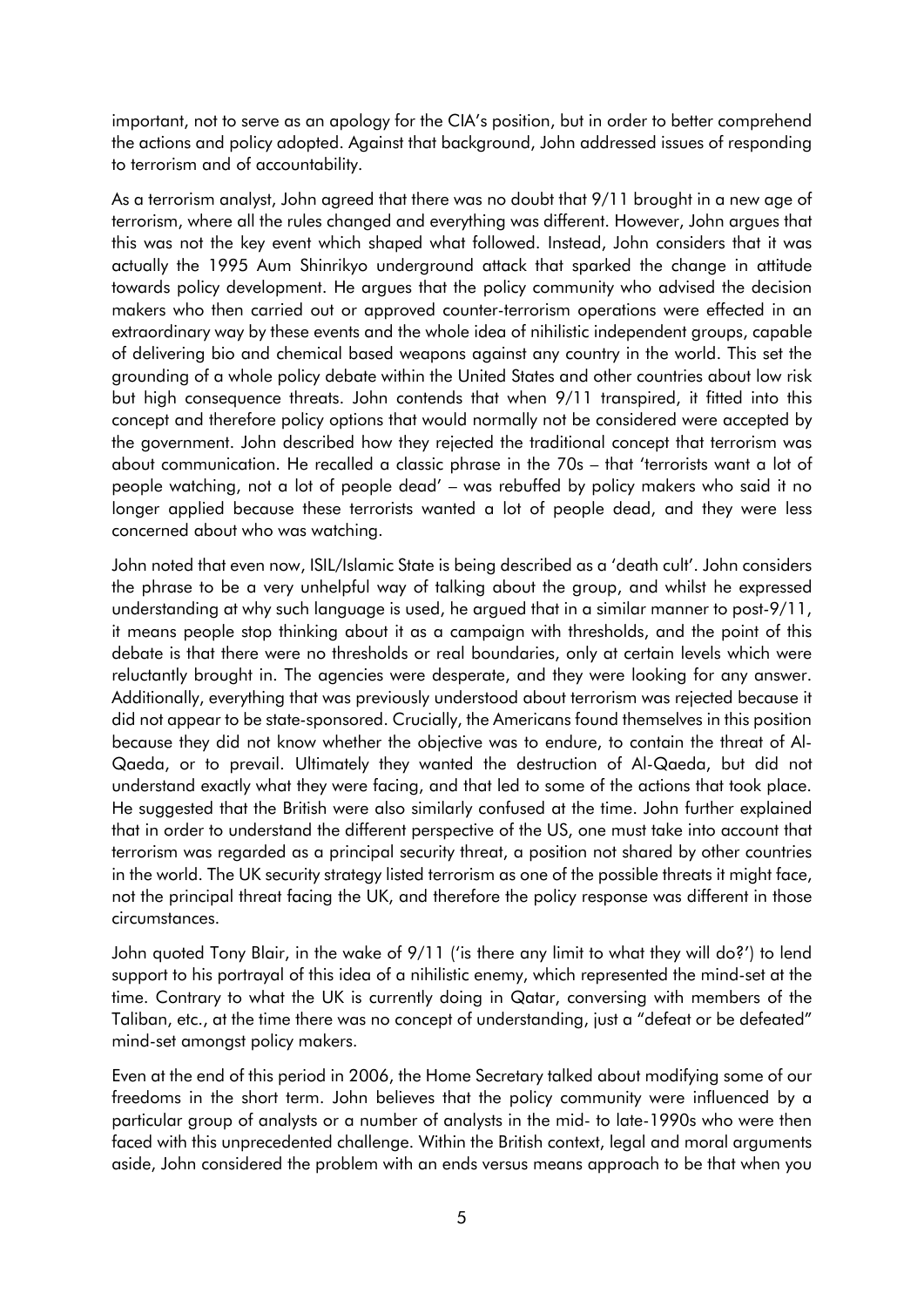take the gloves off, tactical views override strategic aims, and in his view, that is what the SSCI Report reveals. There was a tactical desire to get information as quickly as possible, and the narrative was ignored because it was not the primary objective. In Northern Ireland, many of the people who structured that campaign will now publicly say that it was utterly counterproductive, and our American friends to whom we said that responded that Northern Ireland was a completely different situation to what they were currently facing.

In a European Court of Human Rights decision in 1978,<sup>9</sup> the British services admitted to five techniques which they declared they would never use again which included wall standing, hooding, noise, sleep deprivation, withholding food and drink, stating that 'we give this unqualified undertaking that the five techniques will not in any circumstances be reintroduced as an aid to interrogation', which constituted a very clear decision at the policy level. In practice, however, by 2003 this statement had been lost by the Ministry of Defence (MoD), and no longer constituted part of training. The military found itself dealing with what we thought was a warfighting situation, but was actually a post-conflict problem, and contention with civilians. John went on to provide insight into interrogation and tactical questioning units, explaining that UK interrogators were exposed to illegal techniques as part of their training (as a way of demonstrating what was wrong) before being instructed how to conduct interrogation. This practice was still ongoing even in 2005. The official MoD report stated that the army had not modernised this doctrine properly. For an organisation that is proud of its training, John considered that this demonstrated a fundamental institutional failing, which helps to understand some of the failures that happened in America.

John then proceeded to address the question of what insights arise out of the SSCI Report. He agreed that to some extent the details of the programme were revealing, but considered most things to be already known in 2005 and 2006, through a number of ground-breaking news reports, and the release of multiple documents through the American system. Of the SSCI Report revelations, he found the details of the programme and the role that private contractors – survival, evasion, and resistance psychologists, not interrogators – played in shaping the programme to be particularly remarkable. The maximums became the minimum, insofar as the constraints that were placed on interrogation techniques became the norm: that is, the maximums were where you began rather than where you might end up. Rejecting outside agencies and their advice, the programme took on a life of its own but, as an analyst, John found insightful the extent to which the CIA even in its response to this Report admitted that it did not actually understand the enemy it faced and that it was desperate for information and knowledge. The CIA is the world's leading intelligence agency which suffered an attack on its homeland and did not know what enemy it was facing, so they were very desperate in many respects. John illustrated this point with the CIA quote, 'the sum total of information provided from detainees and enhanced techniques substantially advanced the agencies strategic and tactical understanding', but pointed out that it preceded that statement by declaring that 'the report ignored how little the CIA knew at the time', which was very significant.

John made a point similar to one made by Clare: a striking matter that comes out of the SSCI Report and the commentaries around it is that adopting these techniques affected the organisations themselves. The major-general who was running Guantanamo, which the military established, was subsequently transferred to Iraq, and the series of advanced interrogation techniques that were only approved for the use of the highest value of intelligence assets or intelligence potential were transported into Iraq and used in a post-conflict situation of

<sup>9</sup> *Case of Ireland v. the United Kingdom,* ECHR judgment, Application no. 5310/71.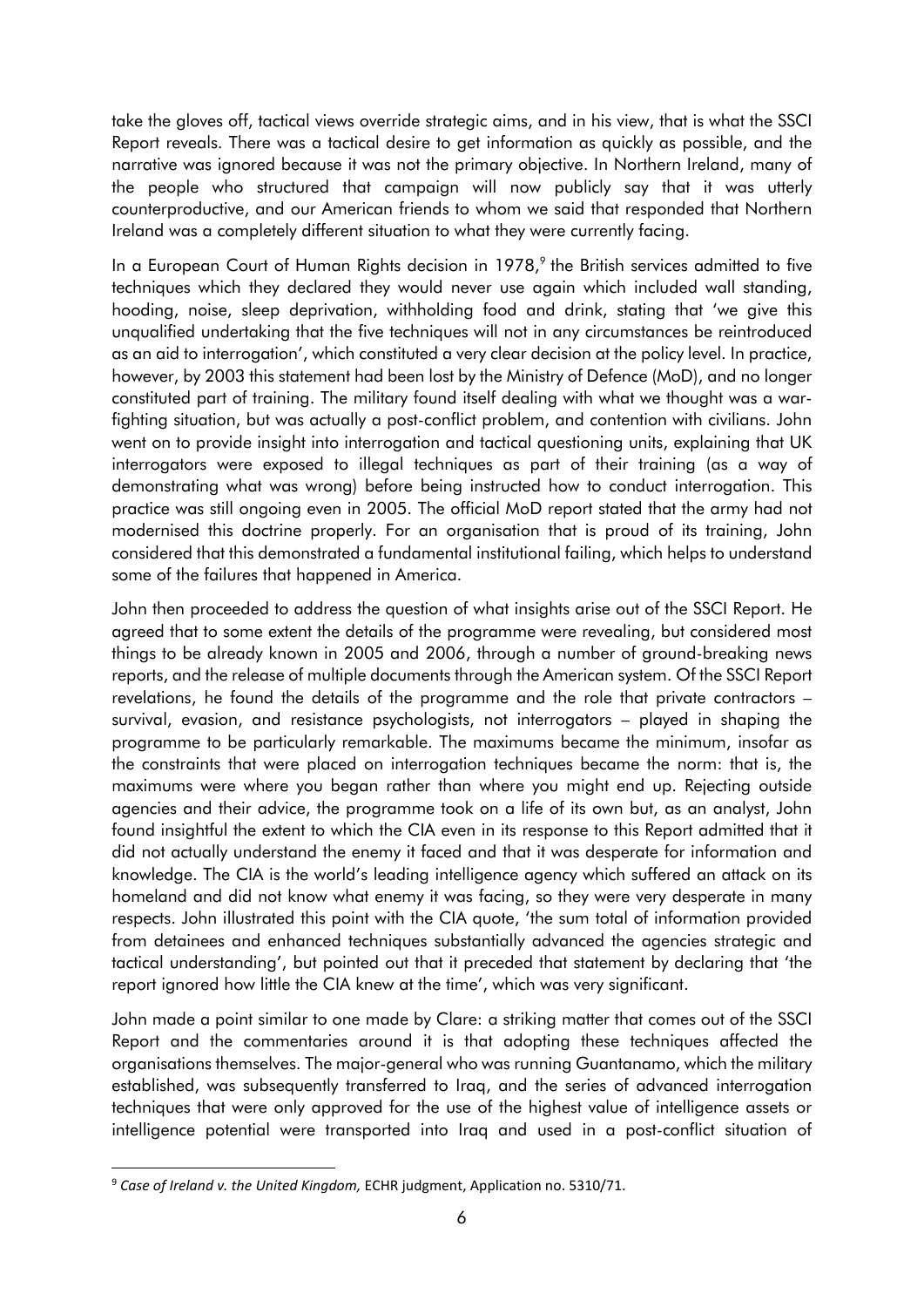insurgency. This proved to be a complete catastrophe that, in John's opinion, led then to the Abu Ghraib disaster for America. The SSCI Report further reveals how far staff were pressured to stay "within the narrative", that is, not to criticise the programme, something which John thinks also applied in the policy community. Many people at various stages of the Afghan and Iraq intervention felt that they could not speak out against the effectiveness of the campaign, quite apart from the interrogation procedures. The CIA's response even admits that they occasionally accepted compelling sole-source intelligence cases for detaining individuals in an effort to be sure that all possible things had been done to thwart attack planning. The national priority was preventing attacks, so they stopped using normal intelligence tradecraft, stopped checking and validating intelligence, because they were so under pressure and desperate. John considered this to be very insightful in the Report, and something which could not be denied, even by the minority views.

In terms of how the UK should respond, John commented that the delivery of the minority views with SSCI Report was as a disaster. The whole purpose of such committees is to achieve unanimous agreement from all members. He accepted that he was not familiar with the internal points of discussion of the work within the committee but thought that it would have been better unpublished, though he suggested that perhaps it was impossible for the minority views to remain unpublished because of the politics of the situation.

As a response, John advocated the need to think about reviewing the approach of our agencies and militaries for future conflicts. He expressed uncertainty as to how the "five eyes" intelligence system would function in the future, when allies have different moral and legal contexts to their powers – a debate has yet to really open up. The utility of armed forces in conducting counter terrorism is shown by the fact that paramilitaries were deeply involved in the CIA's programme, as revealed by the SSCI Report, and ultimately Britain needs to have a debate about the future of its counter terrorism policy. Whilst John lends support to the view that the oversight system in Britain is evolving, he expressed reservations in that it has still has some way yet to go. He raised the open question of whether, given that the intelligence committee in America was provided briefings about these activities, at least to certain individuals, Britain would like that sort of knowledge to be passed on if there were any practices that were potentially problematic. John asked whether the incorporation of such a mechanism, could improve oversight in Britain.

John clarified an earlier point of Clare's that it is not technically correct to say that the ISC was overseeing SIS during these periods, in so far as the ISC's mandate is to review past activities and not current activities. However, John raised the suggestion of whether, in an era where we might be increasingly relying on our intelligence agencies in ongoing campaigns, oversight should somehow be brought to bear on existing operations, which may last for decades.

Finally, John addressed the role of oversight from organisations such as the ISC, when we have an era of inquiries; Chilcot, Butler, and others, as well as judicial oversight. John concluded that, ultimately, what this whole situation reveals is that trust, and what has been termed strategic confidence amongst policy makers and the public, has been undermined by these campaigns. That consequence must have a negative effect on the security of the UK, not just concerning the rights of the individuals who suffered these terrible experiences, but also from a policy perspective, for which it has also proved to be a disaster.

#### Sapna Malik, Partner, Leigh Day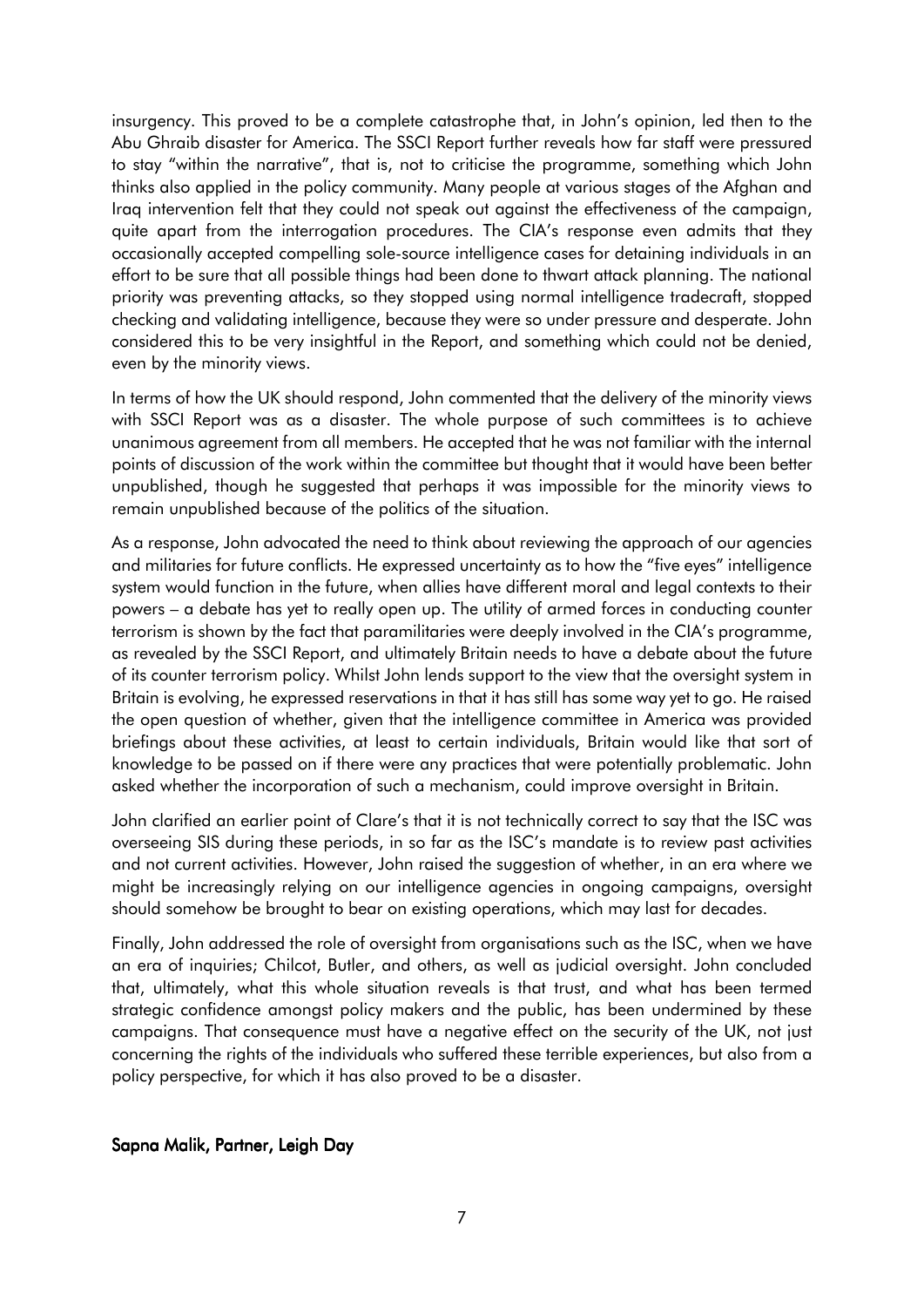Sapna began by addressing the first question set for the panel, concerning the SSCI Report, describing the accounts of what had already been either suspected, reported, or in some cases found by various other enquiries and alleged by those who have been subjected to these processes.

In particular, Sapna commented that the SSCI Report builds on and provides further detail of reports of the Council of Europe, rulings from the European Court of Human Rights, UK courts (as Clare mentioned the case of Binyam Mohamed), questions raised by the Gibson Report, and built on what we started to understand from the US torture memos that were released several years ago.

Sapna questioned what constituted a reliable body of knowledge. To some extent, she recognised that the SSCI Report retrospectively makes reliable the testimonies of the former detainees that have made some very strong allegations following their release and during their detention, often facing potential death penalty situations. Allegations need to be proven but are often dismissed, particularly when they are made during the course of a court case. A civil case for instance, is one of the very few ways that a victim or a survivor of torture can actually present their case to try and get answers and accountability. Sapna argued that in the UK the main option to bring such a case is through a civil case, and that often the only way this is possible is to claim compensation, but somehow that appears to taint the evidence and reasons behind the case. However, very often it is not money that claimants want but answers and some form of accountability.

Sapna cited the ongoing case of Belhaj, as one such case where clients openly stated that they would drop their case if they received an apology and acknowledgement from those involved of what happened to them and a determination/admission that it was unlawful. Sapna made an important distinction that although the SSCI Report provides some credibility to those allegations, it does not provide a complete picture, as it only deals with CIA detention sites. It does not deal with Guantanamo, military detention facilities, places like Abu Ghraib or Camp Nama, or secret detention facilities in Iraq and elsewhere run by the military. Furthermore, it does not deal in a comprehensive way with the rendition programme; there is no mention of pregnant women and children in the Report, and obviously it does not cover the UK's role in any regard.

Therefore, Sapna argued, with those issues and the 27 issues that were raised by Sir Peter Gibson when he published his report, much remains to be answered.

As for how the UK Government and other bodies should respond, Sapna recognised that, as already mentioned by the panel, there are criminal investigations currently still ongoing as to the role of the UK personnel, presumably in torture and the complicity of torture which is a crime in the UK. There is the ongoing investigation into the Belhaj case, the suspended investigation into the Binyam Mohamed case, and we assume that given what has happened to Binyam that the Met Police have requested and are thoroughly searching through the Report. There are ongoing investigations by the Iraq Historic Allegations Team (IHAT), which will be interesting as it potentially covers Bagram, the detention facility in Afghanistan where people were being taken. Sapna expressed her hope that the Met, IHAT, and other various investigations are looking at criminal sanctions for involvement of UK officials.

Sapna echoed Clare's earlier suggestion that there needs to be a judge-led inquiry, carried out under the Inquiries Act 2005, that has the power to compel witnesses to give evidence, to compel disclosure, that has the final say on documents that are redacted and what goes into a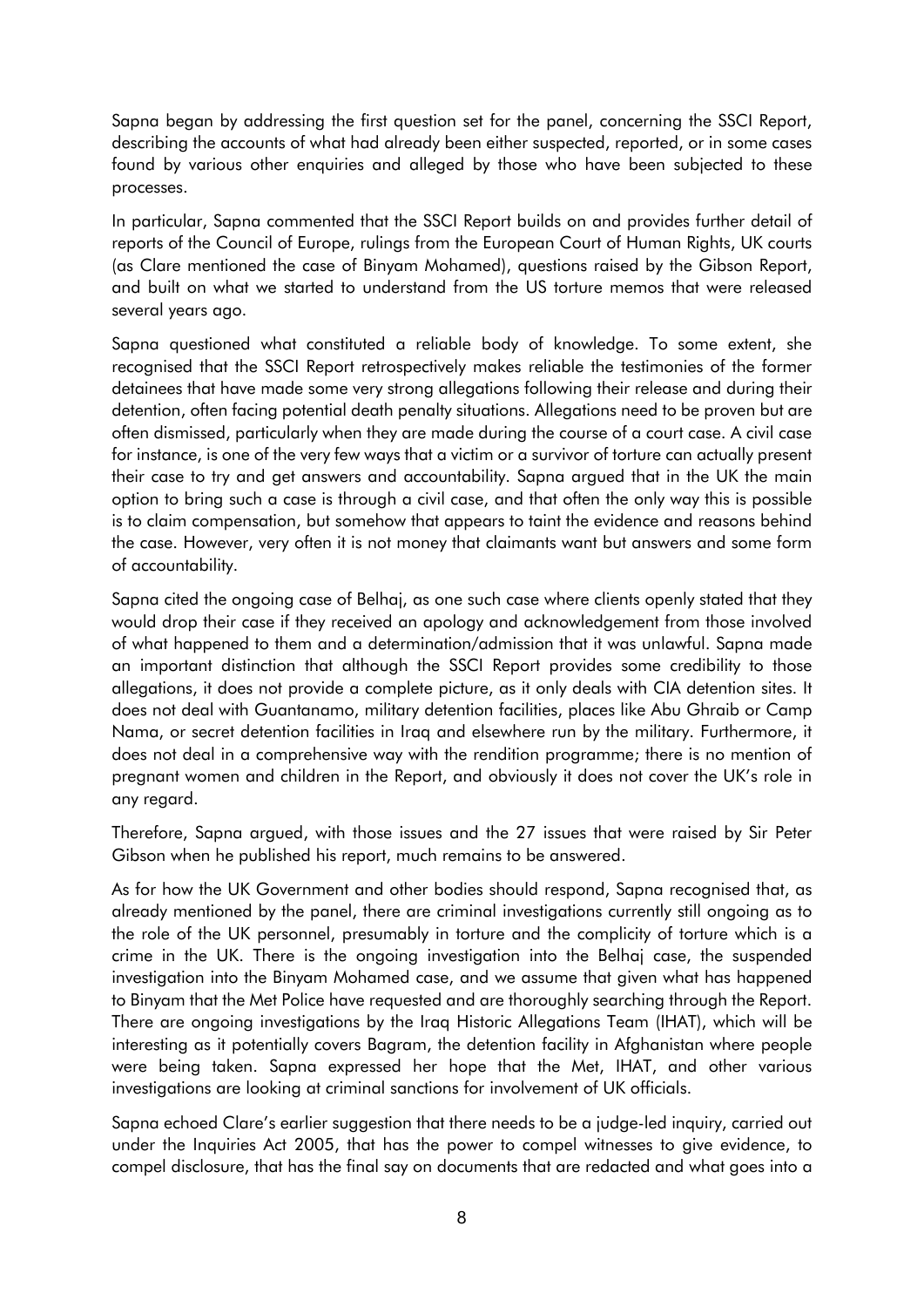report, that gives status to former detainees, and allows for questions to be put in crossexamination to the security services. Expressly, Sapna cited the Baha Mousa inquiry as a good model.<sup>10</sup> Sapna noted that of course not all of the sessions will be open, or all of the material available and put online for all to see, but encouraged the presumption that evidence be given in the open rather than in closed sessions where little information would be released to the public.

Sapna then proceeded to provide justification for the demand of a judge-led inquiry. Such an inquiry was necessary in order to answer many of the questions raised in Sir Peter Gibson's report, in particular, the extent of UK knowledge of the torture techniques being used, the monitoring and treatment of detainees when they were involved in operations with the US, and the extent to which UK officials may have been complicit. The inquiry should investigate whether there was inappropriate involvement of the UK in rendition, and as Clare referenced, into the very plain speaking letter that appears to be from Sir Mark Allen to Moussa Koussa, which appears to demonstrate a level of inappropriate involvement in rendition.

Sapna emphasised that it was important that such an inquiry should not prejudice police investigations, but argued that documents can still be gathered, reviewed, and organised, for a time when public hearings and questioning can take place. Other actions that Sapna hopes the government will take within ongoing litigation include ceasing attempts to get cases struck out of court. Having brought in the Justice and Security Act in 2013 (JSA), the government can now ask for closed material procedures. The government had offered these as the very reasons for why the JSA was needed – it was said that if closed material procedures were available then it would enable the courts to properly and fairly test these allegations, and that would benefit the security services. However, the UK Government is still trying to get cases struck out of court after having passed the JSA by arguing that the US would be very offended if a UK court potentially criticised its involvement in acts such as rendition and torture.

Sapna declared her hope and expectation that the government will have to very carefully take on board what has been revealed in the SSCI Report when pursuing public-interest immunity certificates and when seeking and justifying closed material proceedings. She noted that judges give very careful scrutiny to any such requests and consider what material is now in the public domain. In terms of going forward, Sapna considers that there is no option now for the UK to turn a blind eye to what is being done by other countries with whom the UK liaises in counter terrorism operations, for being incurious about methods, or for being overly deferential to both our own security services and those of other countries. Finally, Sapna encouraged debate over whether there is a need for the Investigatory Powers Tribunal, now that we have these closed material procedures through the JSA.

## The Rt. Hon. Sir Malcolm Rifkind QC MP, Intelligence and Security Committee, Parliament e

Sir Malcom opened his comments by expressing his agreement with the majority of points made by other panel members. He acknowledged the SSCI Report to be a very powerful, impressive, and shocking Report. Furthermore, Sir Malcom commented that it was actually a very shocking Report not just for the general public here or in the US, but also for many within UK intelligence agencies. As had already been mentioned by other speakers, Sir Malcom recognised that it was unfortunate that it was a partisan report: a report essentially produced by democrats on the

<sup>&</sup>lt;sup>10</sup> The Baha Mousa Public Inquiry, available at www.bahamousainquiry.org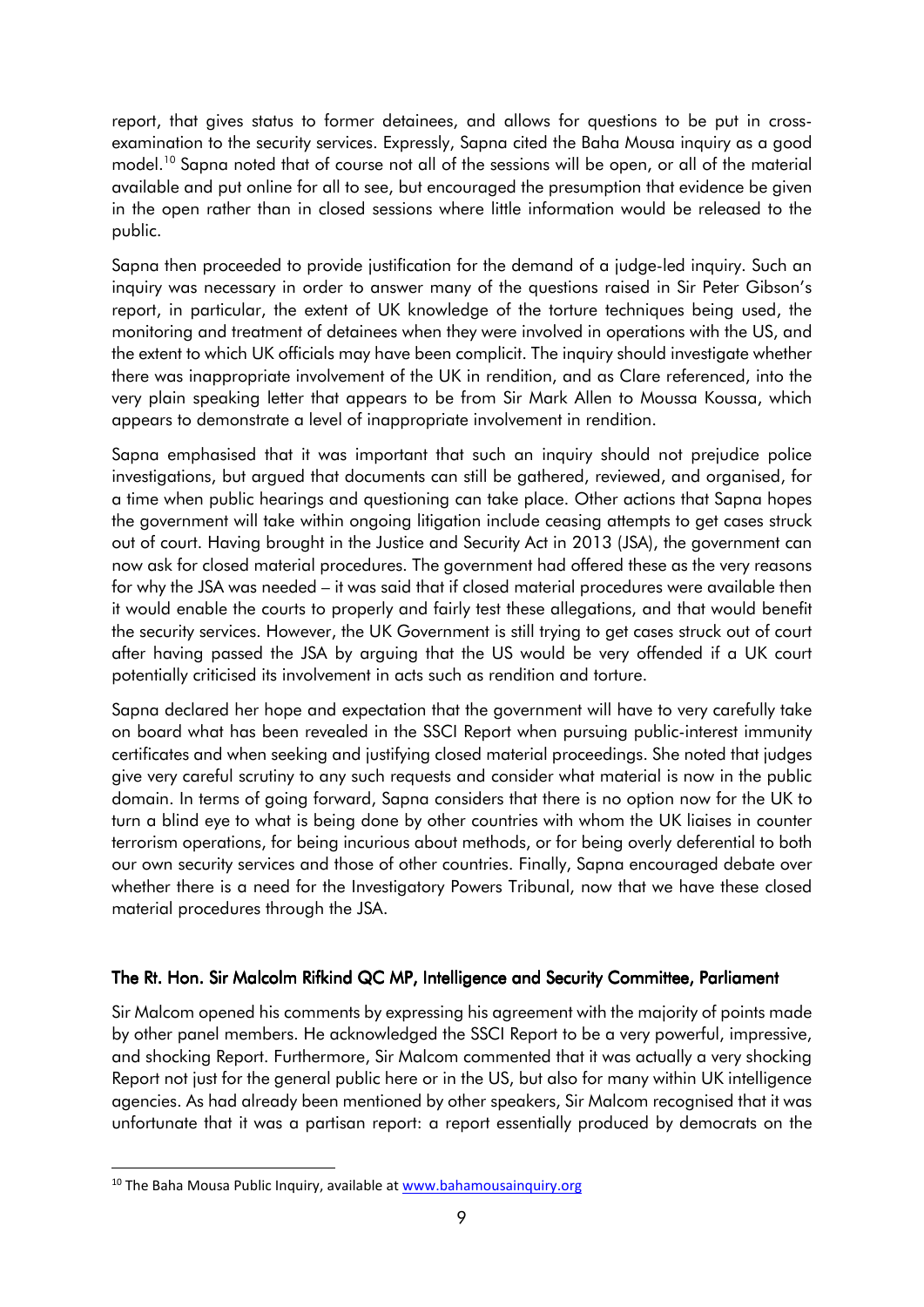committee with republicans producing their own minority renunciation of its conclusions, which inevitably has an impact on its authority. In the UK, the ISC has never had a partisan report in its history, never takes a vote on partisan grounds, and very much believes that should continue to be the case.

Sir Malcom expressed his view of what was shocking about the Senate Report. It was not, he said, the revelation of EIT, which was well-known already, but the comprehensive nature of it and the extent to which private consultants, who lacked particular experience within this area, had been used to advise. Sir Malcom also expressed interest, and reassurance, in the degree of internal opposition within the CIA, and within the intelligence community, when they discovered what was happening. Their concerns, warnings, and reservations were all ignored, and the fact that within the intelligence community there was clearly very strong anger at what was happening is reassuring. Sir Malcom credited President Obama for taking action to repudiate the measures. Sir Malcom argued that although the UK position was different from the US position – there are not widespread allegations of torture by British personnel – it was still very serious: there are allegations of complicity, knowledge, awareness, or benefitting from intelligence that might have been acquired by the US or others as a result of their interrogation procedures.

Sir Malcom then addressed the issue of whether there should be a judge-led inquiry in the UK, rather than the work that the ISC has already started and which will continue under the new Parliament. Sir Malcom made the point that although it may sound preferable to propose a judge-led inquiry, as an apparent ultimate test of protecting the public interest, he disagrees with those who say that little could be achieved without it. Sir Malcom reminded the panel that they were convened for this very event to discuss the Senate Committee Report, wherein all of this information was published not because of a judge-led inquiry in the US, but because a group of politicians on their intelligence committee produced a Report which was able to inform the world as well as their own fellow citizens. Sir Malcom therefore rejected the idea that a judge-led inquiry could achieve a superior result than a Parliamentary or Senate committee.

Sir Malcom made clear that he did not harbour any personal views about whether there should or should not be a judge-led inquiry, as it was not the ISC's decision but the UK Government's decision to depart from that procedure. Sir Malcom considered that in his opinion it would not actually make a huge amount of difference to the procedure. With regard to the point raised concerning the power to compel witnesses, Sir Malcom responded that the ISC has never had any problem getting people to give evidence, and that if someone declined to give evidence, it would be assumed by everyone that they had something to hide, which would be against their own benefit. Sir Malcom told the panel that the ISC had never had any difficulties of the kind that it was implied a judge-led inquiry would avoid, though he confirmed that it was a matter for the wider public to deliberate on.

Concerning the current work of the ISC, Sir Malcom explained that the Committee was asked some months ago by the Government to take over from Sir Peter Gibson the work on the detainee issues, and made it clear at that time that they were still completing the Report on the Lee Rigby murder, and furthermore that the Committee had already committed itself to a privacy and security inquiry which was a consequence of the Snowden revelations and their implications in the United Kingdom. The Lee Rigby Report was published some months ago and Sir Malcolm noted that it was widely welcomed as the best exhaustive study of matters relevant to the work of the intelligence agencies. An unprecedented amount of information was made available in the public domain, with far less redaction than in the past which included much more about the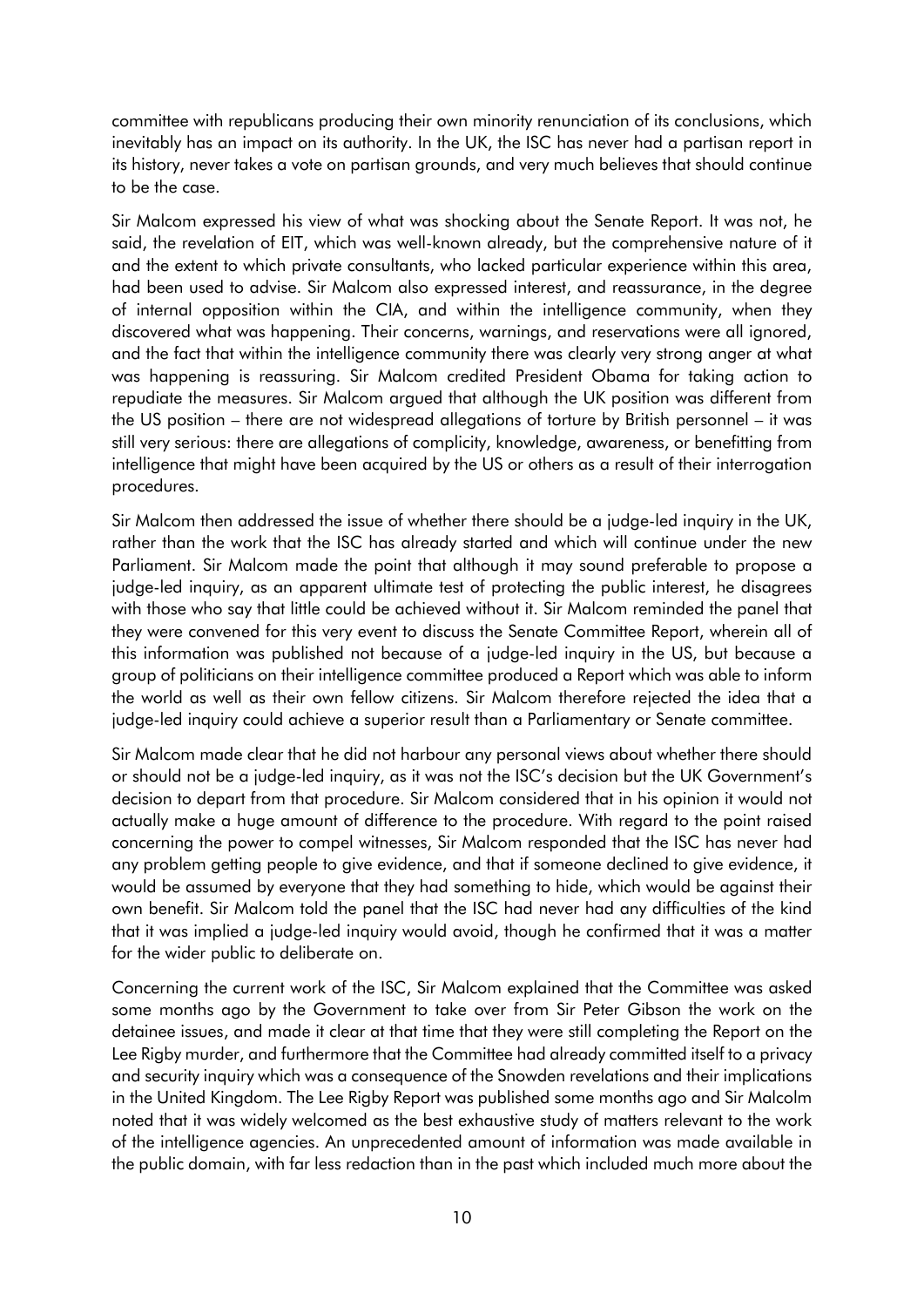role and activities of the intelligence agencies. Sir Malcom noted that the ISC would be producing their privacy and security report in the next week or so and that it will be a major report, with some very important recommendations, and would further demonstrate that the ISC is able to deliver a very important contribution in its oversight of our intelligence agencies.

Sir Malcom sought to explain a matter which he considered insufficiently understood. This point related to the way the JSA has transformed the powers of the ISC. Sir Malcom noted that if he had been asked a couple of years ago whether the ISC had sufficient power to deliver the results required (and obviously reference would be made to the problems that occurred in the Mohamed case when the ISC was misled several years ago) he would have had to respond that no, they did not have enough power, and that some other route would have to be chosen to ensure a proper inquiry. This is because, prior to the JSA, the powers of the ISC were as defined in the original Act in the 1990s. First, they could not compel, by law, the intelligence agencies to provide answers to their questions. They were able to request information from the intelligence agencies but the intelligence agencies were not required to deliver information. Sir Malcom pointed out that did not mean that they tended to refuse, but that they could quite legally, and even in good faith, pick and choose what they shared with the ISC, forming their own judgments about what was important to disclose.

That situation has now changed: under the JSA the intelligence agencies cannot refuse to provide information. If they are unhappy with what the ISC requires from them, their only recourse is to go to the Prime Minister. Only the Prime Minister can refuse the ISC permission to see information on the grounds of national security, which the ISC would have to be satisfied were genuine grounds. Sir Malcom explained that it is difficult and unusual to raise concerns of national security, as the ISC is cleared to see top secret information.

Sir Malcom made the further point that, not only does the ISC now have a legal right which it did not have in the past, the Secretariat now has the power – used both in the Rigby investigation and in the privacy and security inquiry – to go into Thames House, GCHQ, Vauxhall, and actually examine in the very offices of the intelligence agencies material relevant to enquiries.

Additionally, Sir Malcom noted that up until a year ago, the original legislation did not give the ISC a way to deal with any matters other than policy, resources, and administration. In particular, the original Act did not mention operations. In practice, the ISC has dealt with operations over the years, but only when the Prime Minister or the intelligence agencies considered it appropriate to cooperate, either because something had leaked or for some other reason that it was in their interest to do so. The ISC now has oversight of operations of the same basis as policy, resources, and administration, and every three months receives a full quarterly report from each intelligence agency outlining activity in the previous few months. Sir Malcom recognised that in the past, unless something was either volunteered to the Committee, leaked to the newspapers, or somehow came into the public domain, the ISC did not know any more than the public about the activities of the agencies. He recalled an occasion where an intelligence chief was upset about some critical comments the ISC were making in a report, and although he admitted that the criticism of the particular matter was justified, he was disappointed that the report did not cover how very successful the agency had proven that year, to which Sir Malcom responded that they were not informed of such information by the agencies, and so of course could not provide a comprehensive picture.

Sir Malcom recognised that the work and effectiveness of an oversight committee depended on its budget and its resources, and drew attention to the effective doubling of the budget and staff of the ISC in the last year. Sir Malcom was currently unable to suggest any additional powers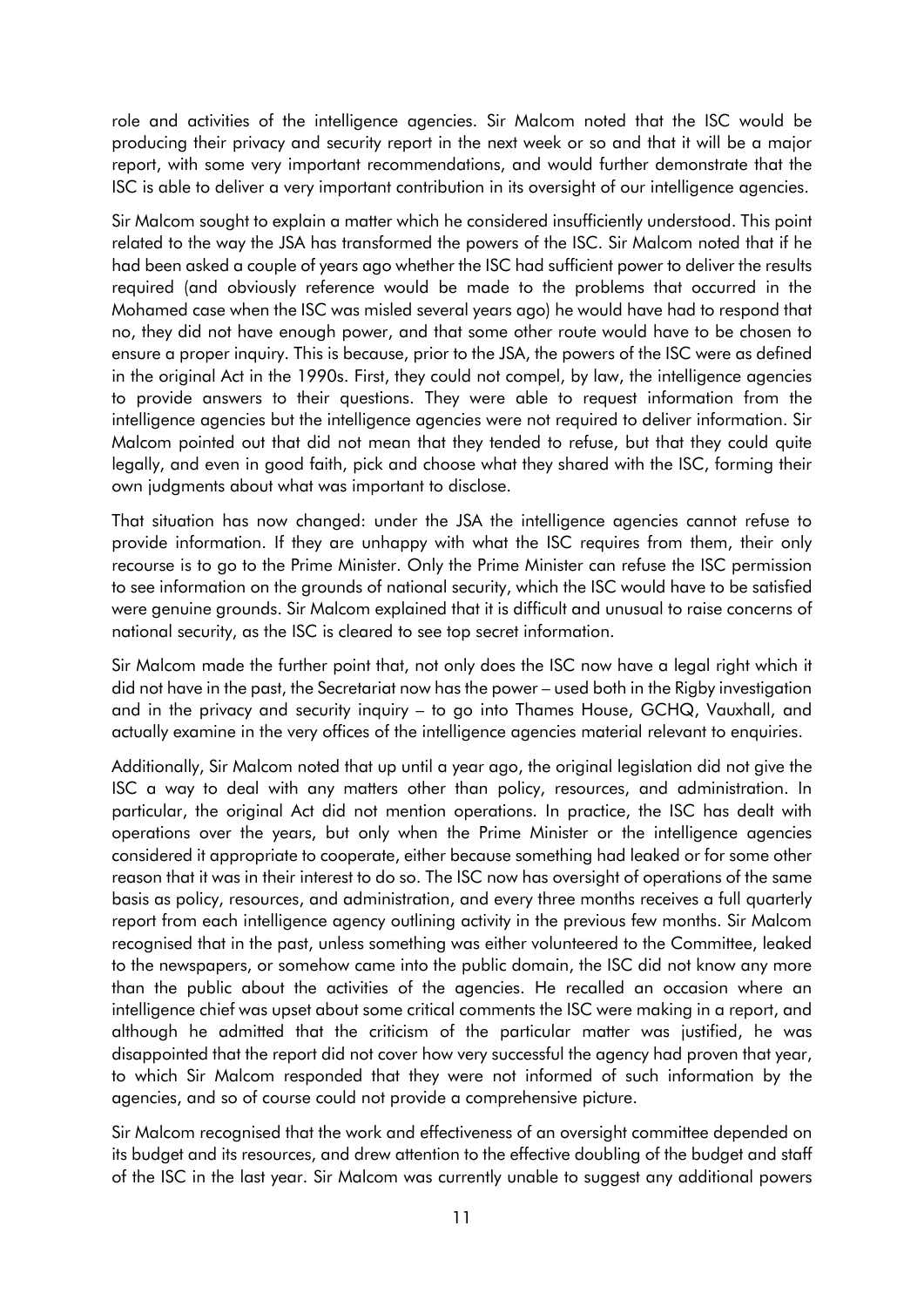from the Government or Parliament which had not already been implemented that would make a material difference to the ISC's effectiveness. After the general election, where a new committee will inevitably be formed, Sir Malcom stated that they will have the benefit of the work already carried out by ISC staff over the last six months, going through all of the detainee material upon their appointment. Concerning the Belhaj case and the Libyan rendition, Sir Malcom commented that it is currently a matter being dealt with by the police, and that the ISC, just as with the Gibson or any other inquiry, could not begin investigations until the police inquiry had been resolved.

# **Comments & Questions**

Sir Daniel Bethlehem opened the session for comments and questions with several of his own thoughts after listening to each of the speakers. He queried whether the SSCI Report presents a standard for the ISC in the sense that it was very rigorous and very detailed in terms of its historical review and whether this meant that the ISC must produce something which is matching in terms of its content.

Sir Malcom responded that in fact the ISC had already done so with the Lee Rigby Report, which ran to 200 pages covering a single incident, whereas the Senate Report covered a whole process. The Rigby Report, he said, contained 200 pages providing in detail every single stage of whether the individuals involved were on the radar of the intelligence agencies, what the involvement of the intelligence agencies was, and why they took the actions they did. Sir Malcom told the panel that the report was the most rigorous report that has ever been produced on an intelligence matter within the UK.

Sir Daniel then raised the Binyam Mohamed initial report, where there was concern that information that had not been provided to the ISC. Sir Malcom responded that, at the time, the ISC could not require the intelligence agencies to provide information and that, under the assumption of good faith, the intelligence agencies had so much to do that they did not put enough effort into going through all of their files. That situation changed following the court order,<sup>11</sup> and they applied a different standard. When the ISC started the Lee Rigby inquiry, Sir Malcom recalled being told by the then head of Mi5 that they [Mi5] were going to apply the same standard when supplying the ISC with the information they require as if it was a court that was requiring it, dedicating a number of staff to meeting that requirement.

Sir Daniel noted that as he was looking into the publication of the Senate Report, he, and a number of other commentators who have since expressed themselves in the New York Times,<sup>12</sup> were concerned about the prism through which the Senate approached the report. In particular, the approach was through the prism of effectiveness, rather than through the prism of legality or the prism of values, and Sir Daniel queried whether this approach was the correct approach.

Sir Daniel then recapitulated Sir Malcom's response to Clare and Sapna in terms of their request for a judge-led inquiry, stating that in the US this was a Senate Report, and not a judge-led

<sup>11</sup> *Mohamed, R (on the application of) v. Secretary of State for Foreign & Commonwealth Affairs*, [2010] EWCA Civ 65, [2011] QB 218.

<sup>&</sup>lt;sup>12</sup> Did the Torture Report Give the C.I.A. a Bum Rap?, David Cole, available at

http://www.nytimes.com/2015/02/22/opinion/sunday/did-the-torture-report-give-the-cia-a-bum-

rap.html?rref=opinion&module=Ribbon&version=context&region=Header&action=click&contentCollection=O pinion&pgtype=article&\_r=0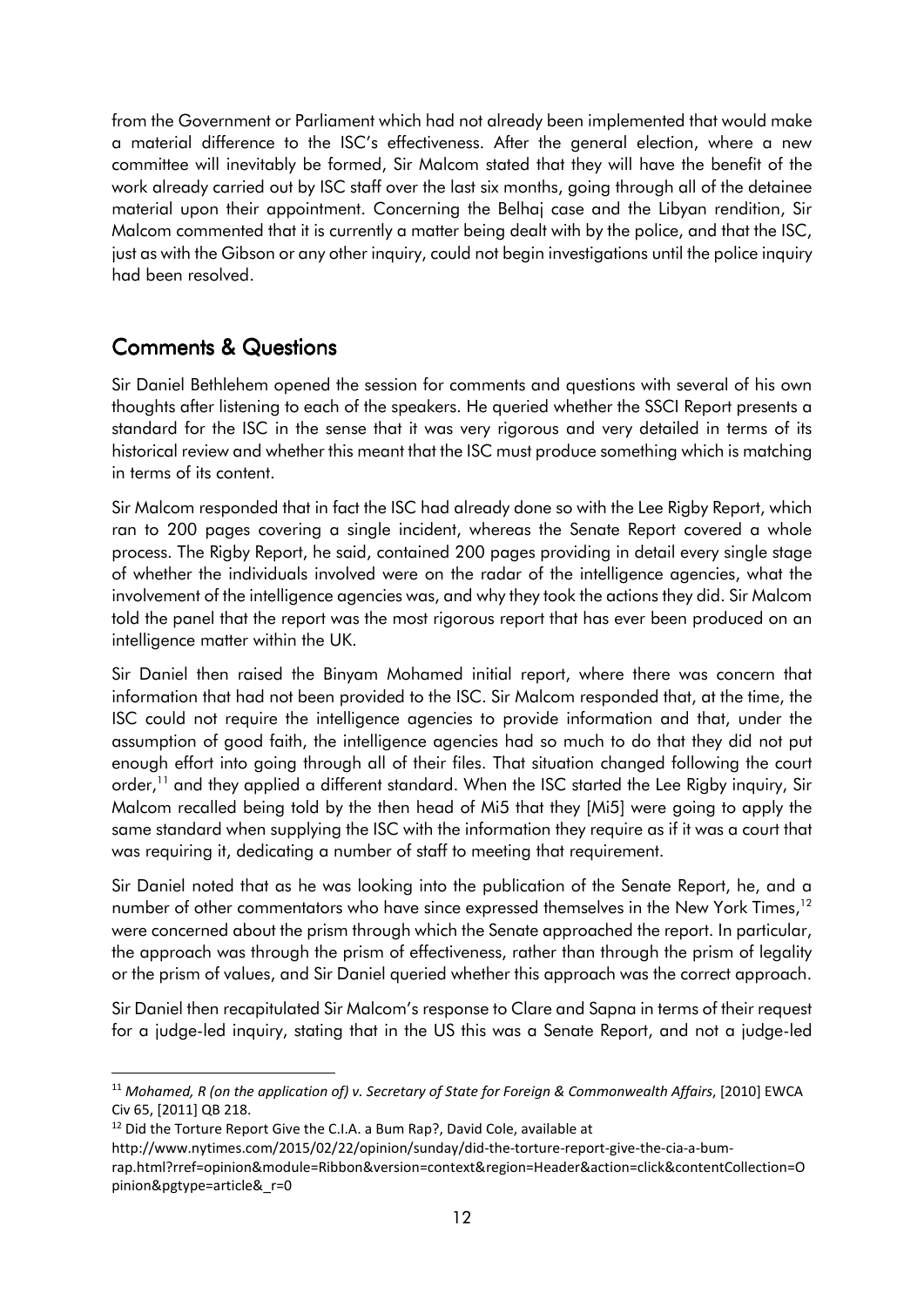inquiry, and asked whether the panel considers that the Senate Report itself was somehow inadequate, and that a judge-led inquiry would have reached a different kind of conclusion. In doing so, is the panel acknowledging that the US process has produced a very credible report, but proposing that the UK should adopt a different process?

Sir Daniel went on to say that the points that John made about operational oversight seem to be tremendously important, and observed that thus far in the discussion there had been no reference to the Intelligences Services Commissioner, or other commissioners. Sir Daniel queried whether the panel would agree that in terms of accountability and oversight mechanisms, our commissioners work sufficiently well, and whether oversight and accountability should be operational as well as strategic and retrospective.

Sir Daniel then offered that regarding the "variable geometry of law", following John's statement, and having personally sat in a government seat, he could say as a matter of record that the variable geometry of law between allies was one of the most challenging issues that they had to deal with. Sir Daniel raised two further questions about the UK system and the US system. First, he asked whether panellists considered that the fact our UK intelligence agencies report through a political channel to the foreign secretary (in the case of SIS and GCHQ) and the Home Secretary (in the case of the Security Service), makes the decision-making process different, perhaps less political, or less agency political, than the US system where the CIA has a cabinet-level individual around the table. Secondly, many of the practices that we have in focus were practices that were addressed by politically-appointed lawyers in the Department of Justice and in the White House and elsewhere: we have a practice in the United Kingdom of not having politically-appointed lawyers. Do these machinery of government differences make the UK system qualitatively different?

Questions from the audience were fielded over the publication of the heavily redacted *Guantanamo Diary* by detainee Mohamedou Ould Slahi, the ISC's lack of access to the full SSCI Report documents, the extent to which the focus on effectiveness had proved a distraction for the SSCI Report, and the lack of consideration of things on a political level – which was not properly examined, resulting in a missed opportunity or a partial picture from what happened within the CIA but not the legal and political authorisation they received. Further questions were asked regarding whether Professor Gearson considered there to be a continuing difference in legal frameworks between the UK and US, or whether those differences were effectively narrowed by changes brought in by the Obama administration.

Sir Daniel then added additional questions for John regarding context: what is the relevance of context when it comes to accountability and oversight, and whether there was a machinery of government failure because the context was not reined in sufficiently, or whether the context went towards providing mitigation of the actions of the intelligence agencies?

A further question from the audience was addressed to Sir Malcom regarding exactly how one would challenge an authoritative prime ministerial decision that information is unavailable on grounds of national security.

Sapna addressed the prism through which these issues should be viewed, specifically championing legality and the rule of law. Sapna acknowledged that consideration of effectiveness was somewhat helpful. Sir Daniel interjected to make the point that one of the concerns that emerged in the US is that it was the White House and Department of Justice lawyers who were saying 'it is lawful therefore do it', rather than leaving the question to be addressed on wisdom, even after the question of legality was taken. Regarding party political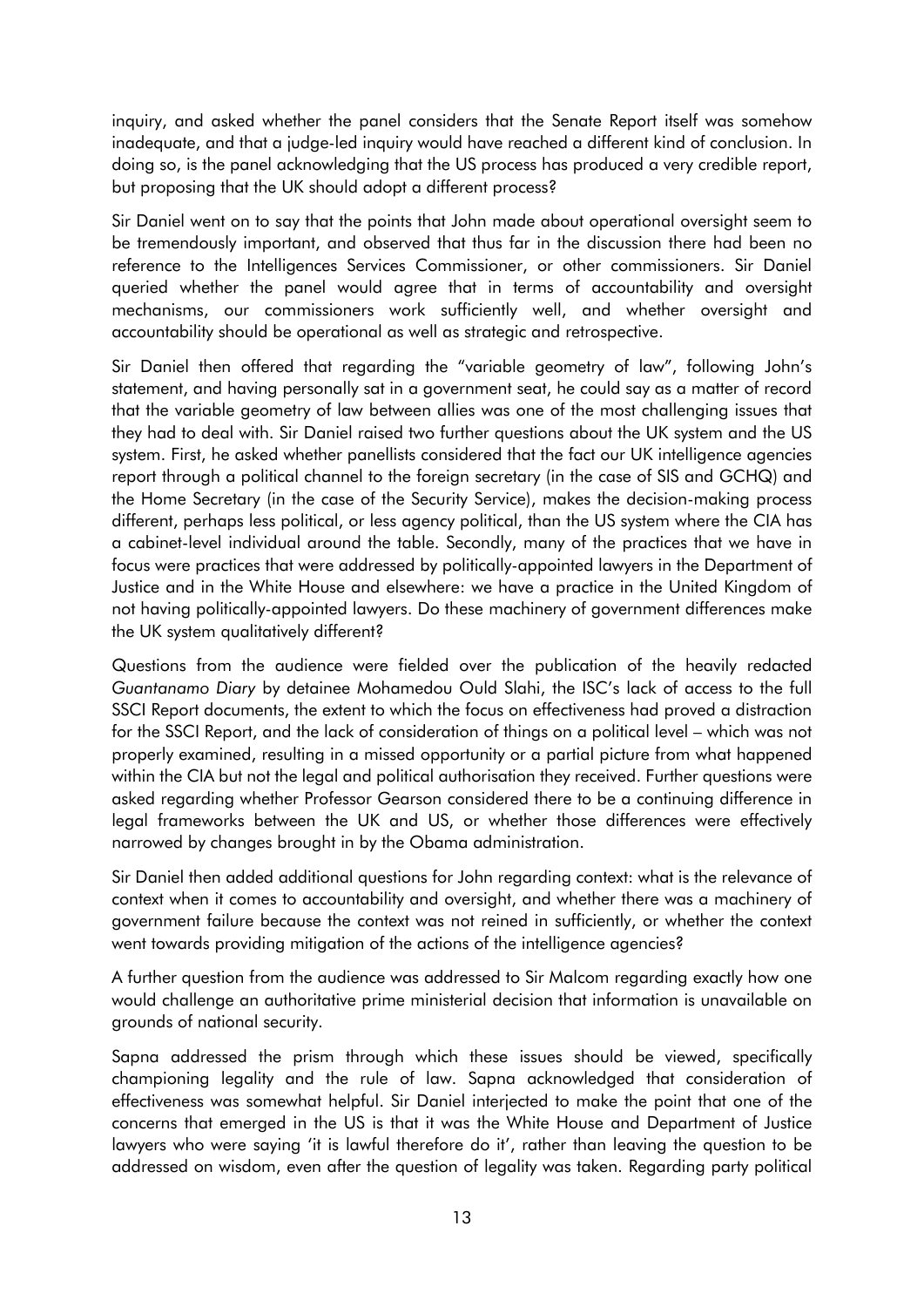lawyers advising on these issues, Sapna thought that it was not an appropriate system. She argued that although Obama clearly made the decision that those lawyers should not face personal sanction, their complicity was debatable. In particular, Sapna cited their memos and circular arguments in justification of what was allowed to happen.

Sir Malcom, in response to the question directed towards the ISC's lack of access to the full Senate Report, explained that it was an impossibility, as any classified material in a US court may only be made available if the US government agrees.

With regard to testing a Prime Ministerial decision to withhold information on the grounds of national security, Sir Malcom explained that every time the ISC produces a report and there is a proposal for a redaction, in the first instance it is discussed with the intelligence agencies, whereby if an agreement cannot be reached, the ISC approaches the Prime Minister for a decision on the matter. The Prime Minister would then have to share with the ISC his reasons why he thought national security required a redaction, and ultimately that decision is the Prime Minister's responsibility. If, however, the ISC thought or concluded that the Prime Minister was using national security on false terms, e.g., to avoid embarrassment or for other reasons that were not legitimate national security, Sir Malcom speculated that the ISC would refuse to accept the decision. Although the ISC would not be able to stop the redaction, it could make a public statement that the ISC considered the redaction unjustified in terms of the proper criteria, which would be very damaging to a prime minister. Ultimately, Sir Malcom suggested that the committee could resign, creating a crisis, though stressed that in practice this problem has never arisen. Sir Malcom stated that as far as he was aware, all Prime Ministers since the committee was established applied genuine national security considerations.

Sir Daniel then approached the issue of Sir Malcom's former role as Foreign Secretary at the time that the Intelligence Services Act came into force. He asked about the role of the Foreign Secretary, especially as it compared to the position in the UK. Sir Malcom recognised that these are interesting and often discussed issues, and there was discussion of whether warrants should continue to be signed by secretaries of state (Home or Foreign Secretary), or as some people argue they should go to a court. Sir Malcom's view is that the present system is preferable because in the US the process and decisions under the Foreign Intelligence Surveillance Act (made by judges) have attracted the same criticism as decisions of our own ministers. He disagreed with the proposition that because you involve judges you solve political issues. A judge is only able to apply legal criteria and is unable to consider whether something is politically sensible. In this sense, Sir Malcom advocated the advantages of political judgements, under which a warrant can be adjusted, if necessary.

Clare addressed the prism of effectiveness by arguing that just because something is effective, it does not make it right, legal, or ethical.The question of national security prompted discussion of Binyam Mohamed, where disclosure of UK documents was sought by national securitycleared US lawyers (not published to the public), and the Foreign Secretary attempted to deny access on the basis of national security. Clare argued that the decision in Binyam Mohamed indicated that it was national embarrassment rather than national security which motivated the government's concerns, and that this was the problem with national security being cited as a defence to publication. Finally, Clare argued that although the JSA has improved capabilities of the ISC, its track record remained unfortunate in that issues currently being investigated were uncovered by journalist Ian Cobain (Belhaj), Reprieve (Binyam Mohamed), and other journalism sources (PRISM surveillance program: Snowden and the Guardian).